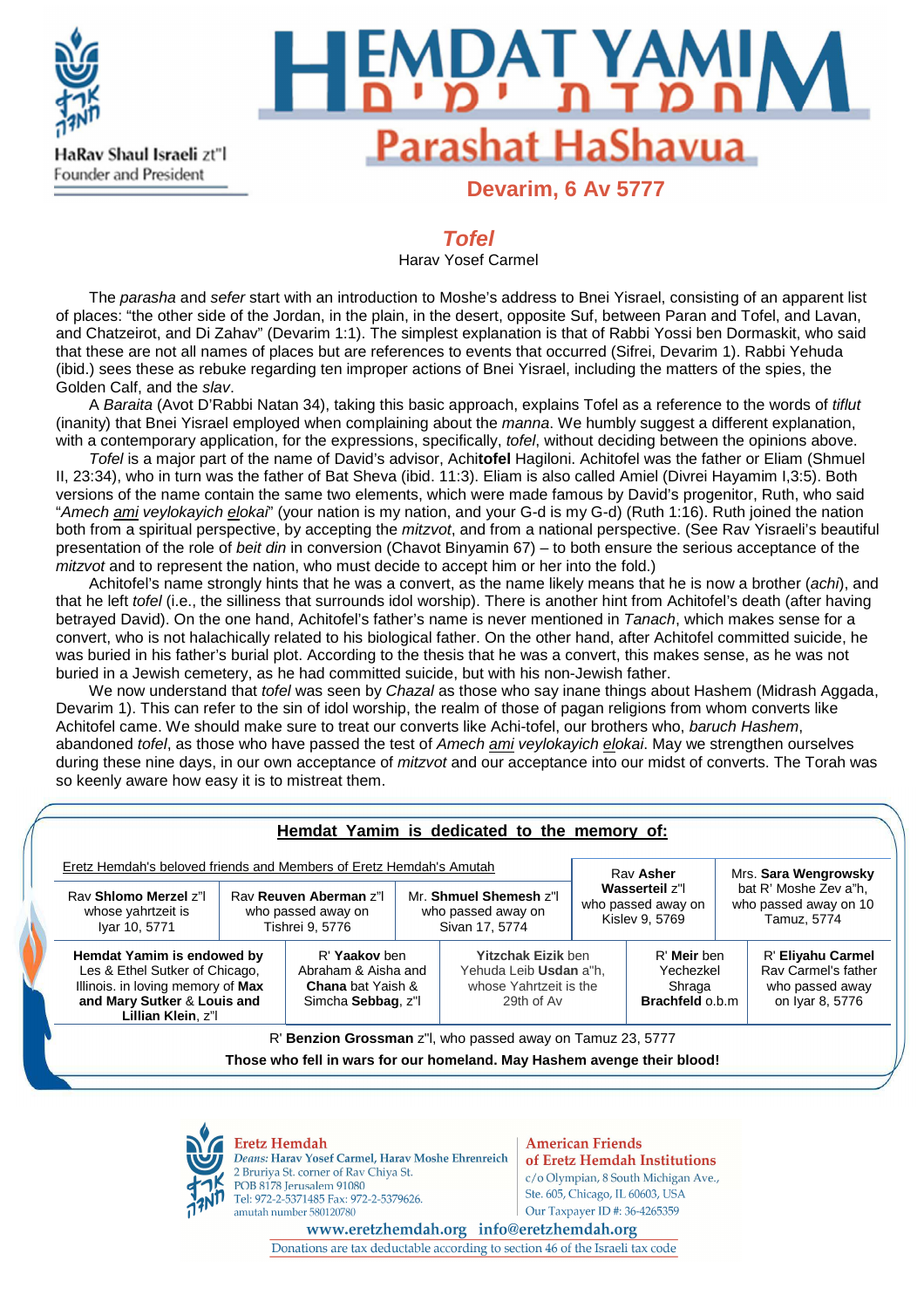

## **Ask the Rabbi**

by Rav Daniel Mann

### **Sending Packages on Shabbat or Yom Tov**

**Question:** I often send packages with UPS. May I have them do a pick up on Shabbat or Yom Tov, when everything was done from beforehand, and they take it without my involvement?

**Answer:** There are two main issues to deal with: whether they are considered doing work on your behalf; whether there is a problem of marit ayin.

In this case, UPS is doing *melacha* on your behalf, at least in regard to driving to the pick-up point and perhaps other matters. (It might be somewhat of a lenient case since you do not interact with the person who is doing the work – see Mishna Berura 307:24.) It is generally permitted to have a non-Jew do work for you on Shabbat if they are doing it for their own purposes. When one pays the non-Jew to do work that the Jew wants, the major distinction is as follows. If the non-Jew is paid by time, it is considered doing work for the Jew; if he is paid per the job, it is considered that he is working on his own behalf (for the pay) (Shulchan Aruch, Orach Chayim 247:1). UPS obviously gets paid for the job, which is good. On the other hand, even in that case, if one instructs him, explicitly or implicitly, to do the work specifically on Shabbat or Yom Tov, it is forbidden (ibid.).

Therefore, you would have to give them a time for pick-up that would not necessarily be on Shabbat or Yom Tov (i.e., they have time before or after). From a look at their site, it seems that one's request can be made for anytime (24/7). On the other hand, in a response to my written question (I cannot gauge the expertise of the specific customer service worker), pickups are generally done from 9 AM to 7 PM. Accordingly, during some of the year, if you allowed them to come all day, it would not necessarily be on Shabbat/Yom Tov and at other times, it would be on the same halachic day. The halacha is that it is not enough to provide them a theoretical alternative to work on Shabbat, but it must be practical (Mishna Berura 307:15). (You could ostensibly give them a two-day window to come on, but your question implies that you have a reason for it to be on one specific day and not the day after. The day before would also be fine.)

An interesting consideration arises with two days of Yom Tov. Is it permitted to tell them to come, say, anytime on Monday, when Monday is the first day of Yom Tov and Monday evening starts the second? This should be fine for any Yom Tov other than Rosh Hashana. That is because we treat each day as a mutually exclusive doubt. Namely, if the first day is holy, the second is not. If the second is holy, the first is not (Shulchan Aruch, OC 513:5). So if they have all day and part of the night of Monday, they have the opportunity to pick up on *chol*. Rosh Hashana, in contrast, is treated as two definite days of Yom Tov (ibid.).

There is still a problem, due to the *halacha* that one is not allowed to have a non-Jew take an object from a Jew's home on Shabbat, unless he took it unexpectedly (Shabbat 19a). All explain that it has to do with *marit ayin*, but differ as to what people will think. The Shulchan Aruch (246:2) says that one will think that the Jew told him to carry it out for the Jew's benefit into the public domain. If that is the case, then if the non-Jew lives within the same eiruv as the Jew's home, there would be no problem, and it is possible that the same would be true of at least some cases on Yom Tov even without an eiruv (Taz 246:3). The Rambam (Shabbat 6:19) says that people will think that the Jew improperly sold or the like to the non-Jew on Shabbat. In that case, it applies even within an eiruv (Magen Avraham 246:6; see Sha'ar Hatziyun 246:7). In this case, it would seem that according to everyone there should be *marit ayin* because one who sees the non-Jew taking it on Shabbat or Yom Tov will not realize that he did not tell him to come specifically on the holy day (see Mishna Berura 252:17). Therefore, if you want the pick-up, in addition to including a possibility of *chol* pick up, you should also have it picked up from a non-Jewish neighbor's house.





Do not hesitate to ask any question about Jewish life, Jewish tradition or Jewish law. **SEND NOW!**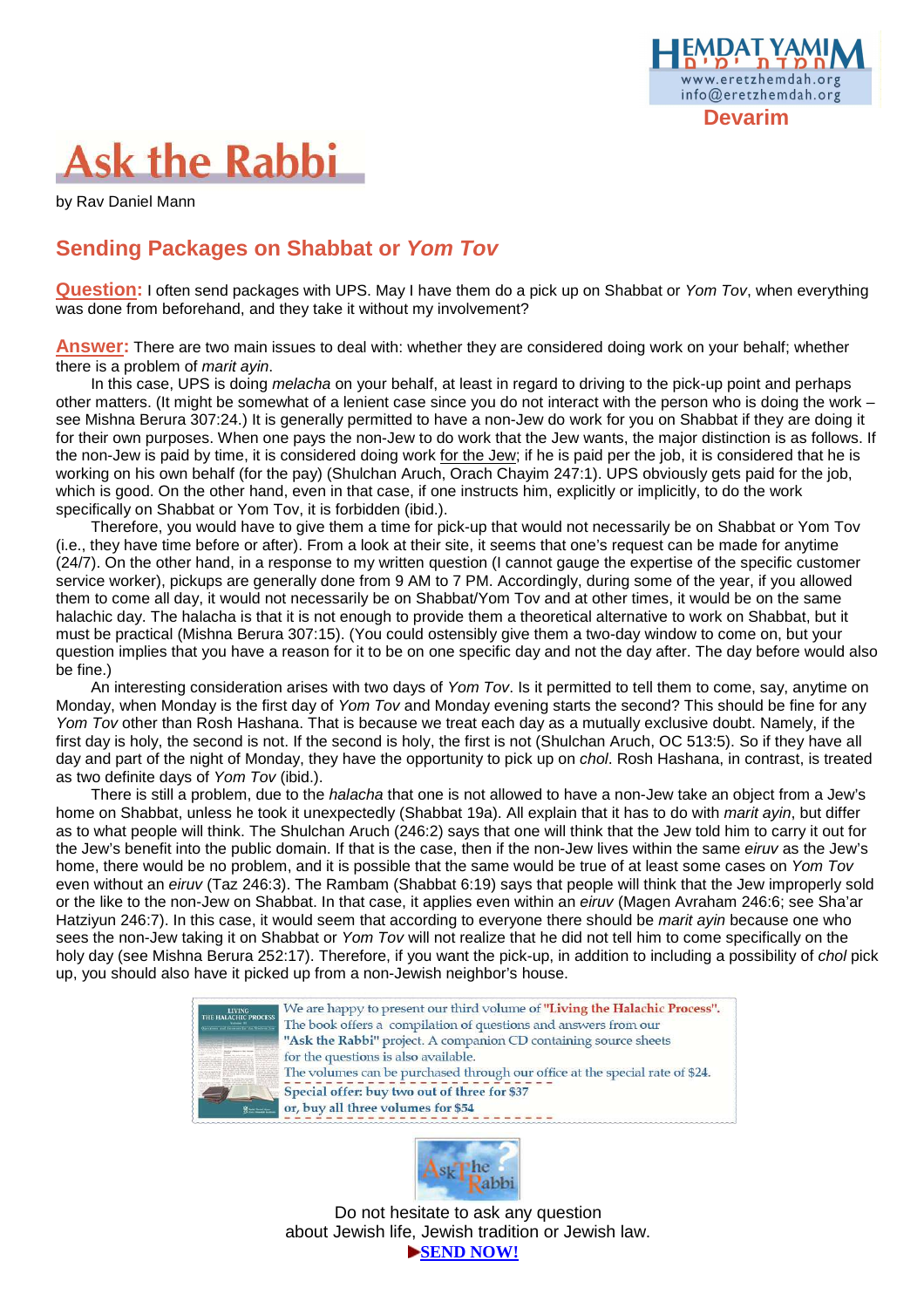

# (from the writings of Harav Avraham Yitzchak Hakohen Kook, z.t.l)

#### **The Difference a Letter Makes**

(condensed from Ein Ayah, Shabbat 5:30)

**Gemara:** [We saw last time how a mark was placed on the foreheads of different levels of people slated for tragedy due to the sins of some and the lack of protest of others. Now we will look at the significance of the word for this mark – "tav" – which is also the name of the last letter of the Hebrew alphabet.] What is unique about a tav? Tav [is used in] "tichyeh" (you shall live); tav [is used in] "tamut" (you shall die).

**Ein Ayah:** Individuals, from whom the whole is consisted, are always divided in the spirit of a person between good and evil. The difference between good and evil cannot be built on individual occurrences. Sometimes an evil person will do something good and righteous, and sometimes a righteous person will stumble into a sin. If we want to say that we should determine the matter based on the majority of his actions, it is hard to factor in the value of each sin and each merit.

The main factor is whether a person's existence is beneficial to the world and he thus has merit that justifies his life, or whether his existence causes damage, and he has lost his right to exist. This is something that can be determined only by calculating all of his strengths and weaknesses together. If, in the sum total of all his inclinations and strengths, one leans to the side of good and righteousness, then he is fit for survival. If it is to the side of evil, he is slated for death.

The sign provided by the last letter of the alphabet is that which determines the outcome of the entire "building." The way this system works, the final decision is not based on something that occurs at that time. Rather, it just gathers all the varied indications from the person's life and displays them in one "folder." When they are all in one unit, then if the whole picture is one which warrants life, the weighing system indicates that the decision is to be made for life. If the inclination is toward evil, then there is an indication of death. All that the decision process did is to take the root situation and attach an element that makes it ready to be carried out.

In the case of the  $tav$ , if all the actions and emotions the person possesses make him one fitting for life, then the tav is added to "life" and indicates "you shall live." In the opposite situation, the tav joins with "death" and the result is "you shall die."

It is not at the time of crucial decisions, when there is anger and despair in the world and people's fates are determined one way or the other, that a person can start putting together his portfolio of value. Rather, the basis is that which he compiled at quiet times, during his normal life. It is just that at the time of ruckus and danger that the operative decision will be made to finish off the process. It is like the tay in these words, which serves just as an addition to the root that determines how it will be used.



#### **Tzofnat Yeshayahu-Rabbi Yosef Carmel**

The Prophet Yeshayahu performed in one of the most stormy and dramatic periods of the Israeli nation's life, a period of anticipation for the Messiah that was broken by a terrible earthquake, and also caused a spiritual and political upheaval. The light at the end of the tunnel shone again only in the days of Chizkiyah.

"Tzofnat Yeshayahu – from Uziya to Ahaz" introduces us to three kings who stood at this crossroad in our nation's history: Uziya, a king who seeked God but was stricken with leprosy because of his sin; Yotam, the most righteous king in the history of our people; And Ahaz, the king who knew God but did not believe in His providence.

In his commentary on the prophecies of Yeshayahu, Rabbi Yosef Carmel, Head of the Eretz Hemdah-Gazit rabbinical court and a disciple of Rabbi Shaul Israeli zt"l, clings to the words of Hazal, our sages, and to the commentaries of the Rishonim, the great Jewish scholars of the middle ages, and offers a fascinating way to study Tanach. This reading attempts to explain the Divine Plan in this difficult period and to clarify fundamental issues in faith. Tzofnat Yeshayahu reveals to the reader the meaning of the prophecies in the context of the prophet's generation and their relevance to our generation. **Buy Now**